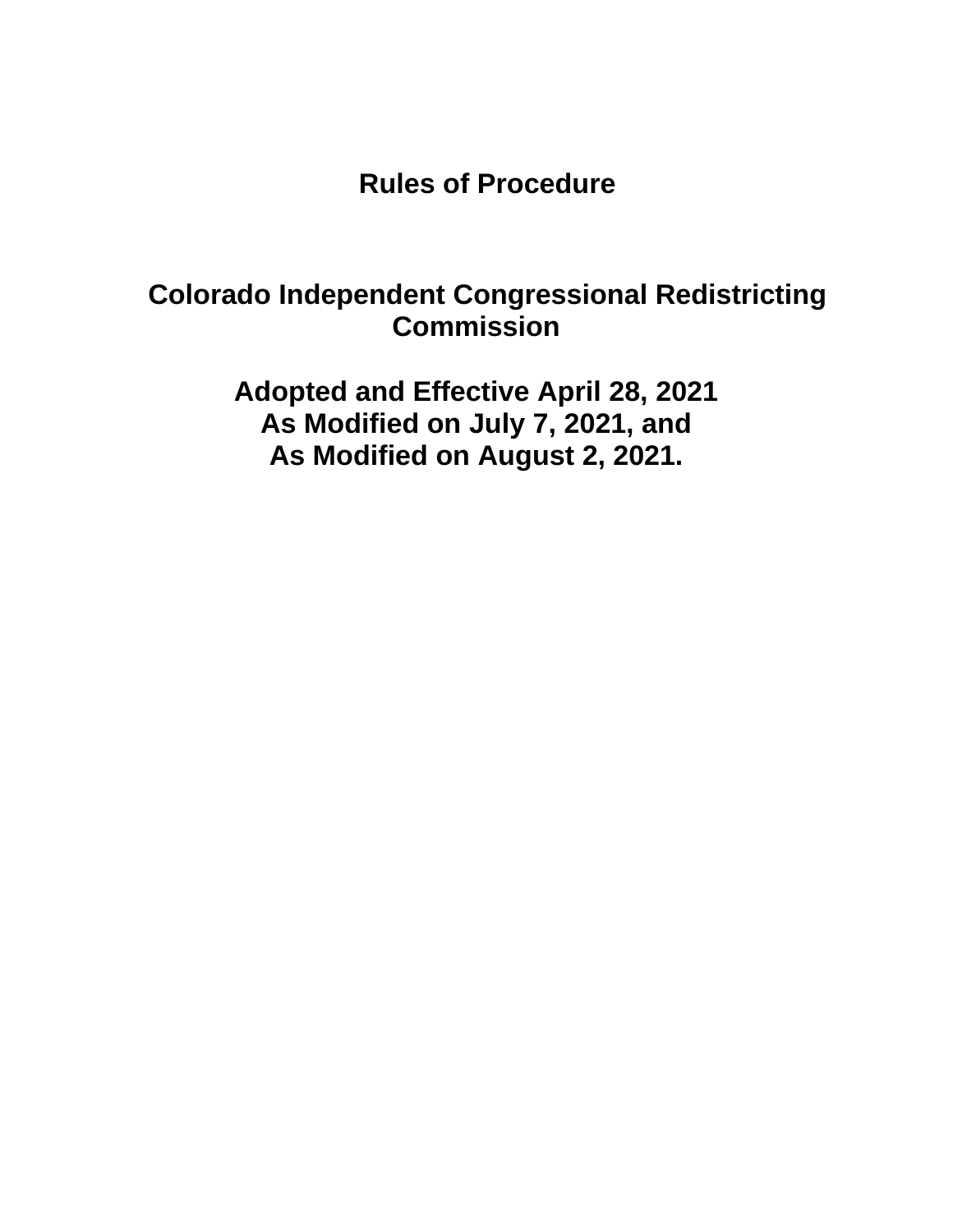# **Table of Contents**

| 1.0 |  |  |  |  |
|-----|--|--|--|--|
|     |  |  |  |  |
|     |  |  |  |  |
| 2.0 |  |  |  |  |
|     |  |  |  |  |
|     |  |  |  |  |
|     |  |  |  |  |
|     |  |  |  |  |
| 3.0 |  |  |  |  |
|     |  |  |  |  |
|     |  |  |  |  |
|     |  |  |  |  |
|     |  |  |  |  |
|     |  |  |  |  |
|     |  |  |  |  |
|     |  |  |  |  |
|     |  |  |  |  |
|     |  |  |  |  |
| 4.0 |  |  |  |  |
|     |  |  |  |  |
|     |  |  |  |  |
|     |  |  |  |  |
|     |  |  |  |  |
|     |  |  |  |  |
|     |  |  |  |  |
|     |  |  |  |  |
|     |  |  |  |  |
|     |  |  |  |  |
| 5.0 |  |  |  |  |
|     |  |  |  |  |
|     |  |  |  |  |
|     |  |  |  |  |
| 6.0 |  |  |  |  |
|     |  |  |  |  |
|     |  |  |  |  |
|     |  |  |  |  |
| 7.0 |  |  |  |  |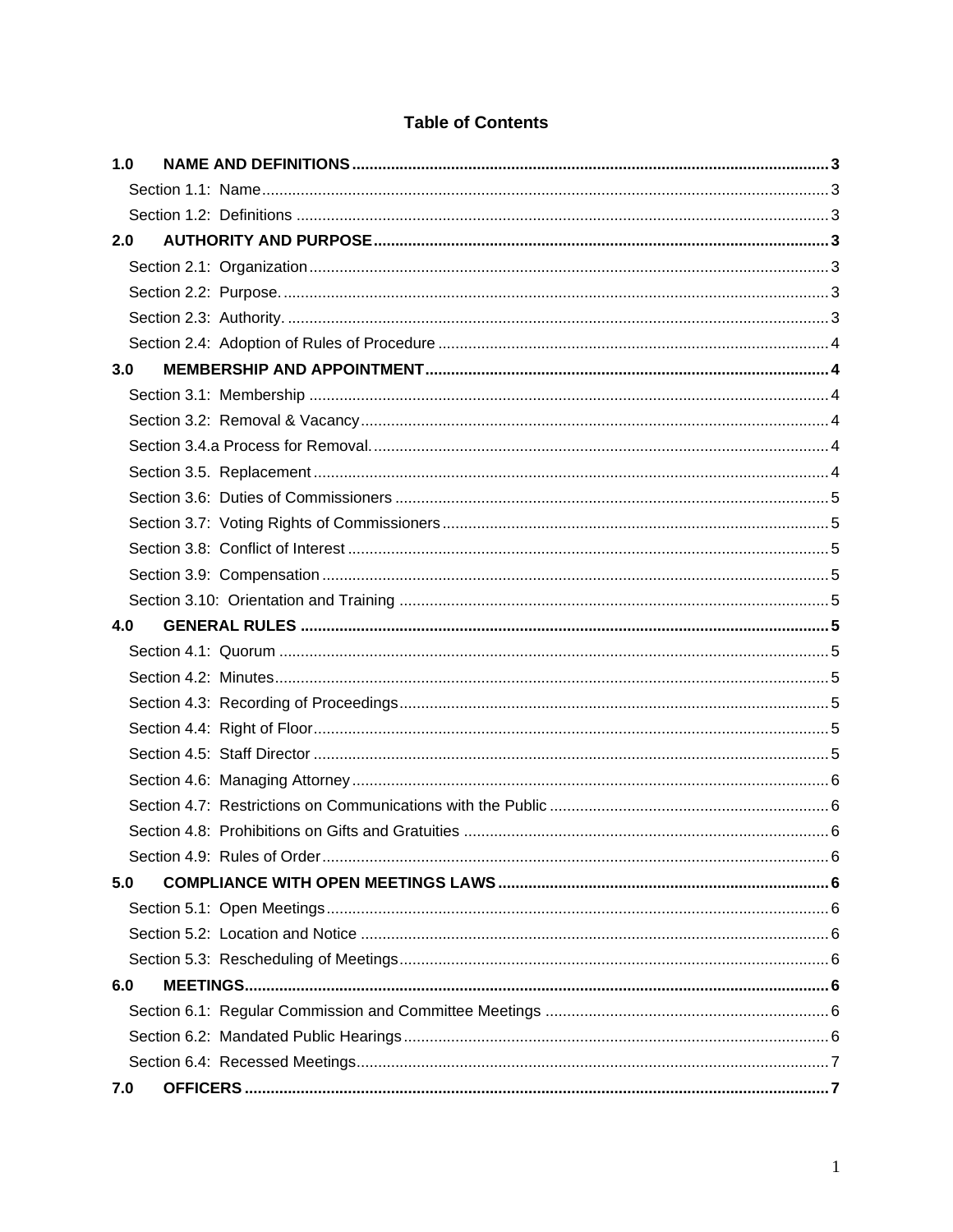| 8.0                                                                                  |  |
|--------------------------------------------------------------------------------------|--|
|                                                                                      |  |
|                                                                                      |  |
|                                                                                      |  |
|                                                                                      |  |
| 9.0                                                                                  |  |
|                                                                                      |  |
|                                                                                      |  |
|                                                                                      |  |
|                                                                                      |  |
|                                                                                      |  |
| 10.0                                                                                 |  |
|                                                                                      |  |
|                                                                                      |  |
|                                                                                      |  |
|                                                                                      |  |
| 11.0                                                                                 |  |
|                                                                                      |  |
|                                                                                      |  |
|                                                                                      |  |
|                                                                                      |  |
|                                                                                      |  |
|                                                                                      |  |
| HEARING PROCESS AND PROCEDURES FOR PUBLIC PARTICIPATION AT HEARINGS  11<br>12.0      |  |
|                                                                                      |  |
|                                                                                      |  |
| MAINTAINING A RECORD OF THE COMMISSION'S ACTIVTIES AND PROCEEDINGS13<br>14.0         |  |
|                                                                                      |  |
| Section 14.1: Maintaining a Record of the Commission's Activities and Proceedings 13 |  |
|                                                                                      |  |
| 14.0                                                                                 |  |
|                                                                                      |  |
|                                                                                      |  |
|                                                                                      |  |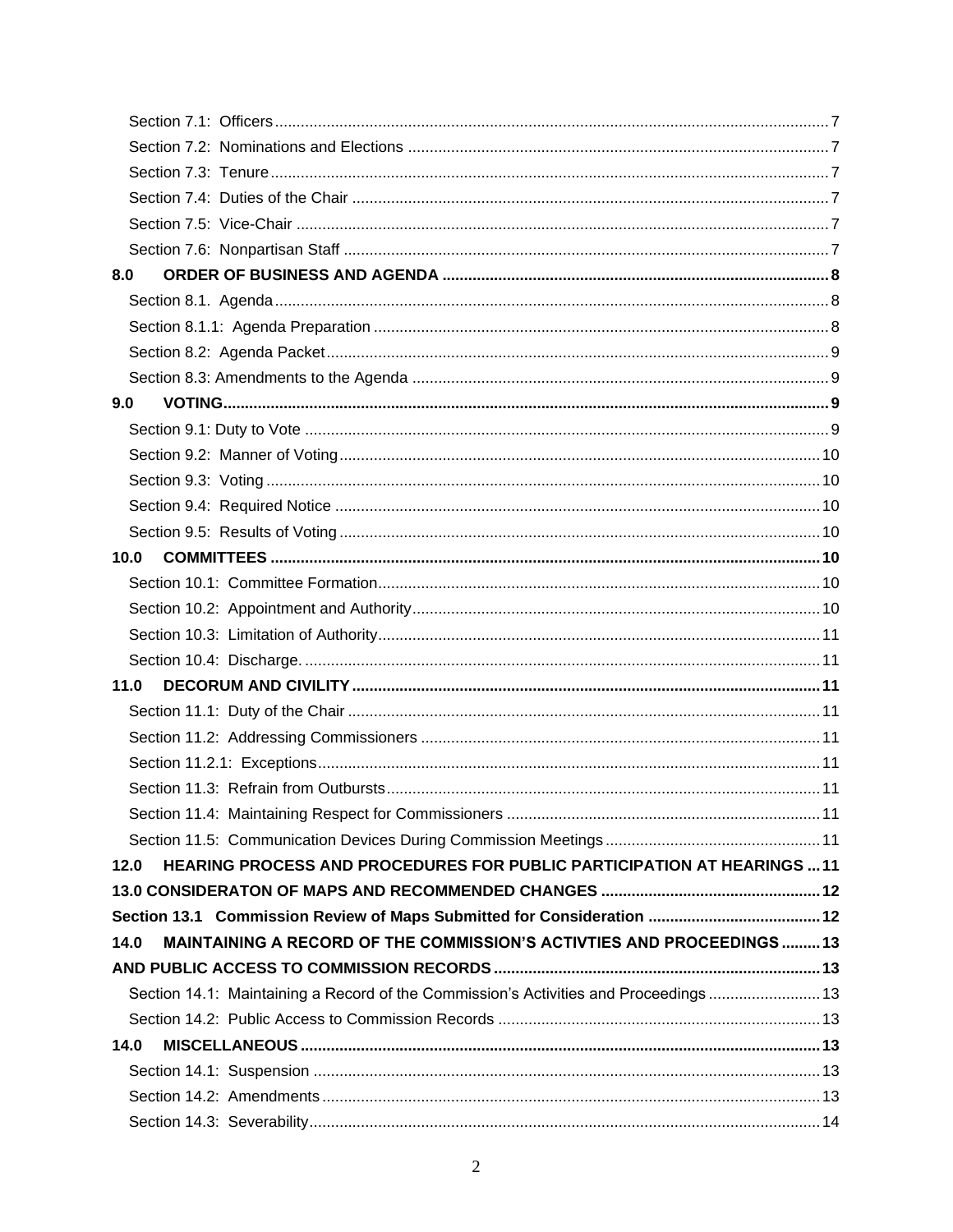#### **1.0 NAME AND DEFINITIONS**

**Section 1.1: Name.** Article V, section 44 (2) of the Colorado Constitution creates the Colorado Independent Congressional Redistricting Commission.

**Section 1.2: Definitions. Terms used in these Rules shall have the meaning set forth in the Colorado Constitution or Colorado Revised Statutes or as defined herein.** For the purpose of these rules, the following terms have the meaning provided herein:

- "Commission" means the Independent Congressional Redistricting Commission.
- "Community of interest" shall have the meaning set forth in Article V of the Colorado Constitution. However, the Commission shall determine, in its discretion, what constitutes a Community of Interest applying the guidance set forth in the Constitution.
- "Competitive" shall have the meaning set forth in the Colorado Constitution. The Commission may utilize such data as it deems appropriate in determining competitiveness, including a proposed district's past election results, a proposed district's political party registration data, and evidencebased analyses of proposed districts.
- "Meeting" means a regularly scheduled public gathering of the Commission or a committee at which items such as process, procedures, training, and redistricting plans are discussed.
- "Required Public Hearing" means any of the public gatherings held in various congressional districts, the purpose of which is to solicit input regarding communities of interest and political competitiveness as described in article V, section 44.2 (3) of the Colorado Constitution.
- "Redistricting year" means the year following the year in which the federal decennial census is taken.
- "Staff" or "nonpartisan staff" means the staff of the Colorado General Assembly's Legislative Council and Office of Legislative Legal Services, or their successor offices, who are assigned to assist the Commission by the directors of those offices.

#### **2.0 AUTHORITY AND PURPOSE**

**Section 2.1: Organization.** The Commission is a public body organized pursuant to the Colorado Constitution as a result of the passage of Amendment Y by Colorado voters in 2018. The Commission operates according to the constitution and laws of the state of Colorado, and subject to the constitution and laws of the United States of America. The Commission shall be convened by March 15 in the year after the federal decennial census.

**Section 2.2: Purpose.** The purpose of the Commission is to:

- 1. Operate in an impartial and transparent manner that reinforces public confidence in the integrity of the redistricting process.
- 2. Conduct statewide public outreach and invite meaningful public participation in the redistricting process.
- 3. Adopt redistricting plans for U.S. House of Representatives districts in the year immediately following the federal decennial census.
- 4. Engage in the process of redrawing district boundaries to guarantee equal voter representation through equal population counts and other relevant criteria set forth in applicable federal and state laws.

Ensure compliance with the redistricting criteria set forth in Article V, Section 44.3 of the Colorado **Constitution** 

**Section 2.3: Authority.** The Commission is authorized to perform its duties and all activities necessary to serve its purpose, as stated herein or set forth in article V, sections 44 through 44.5 of the Colorado Constitution.

1. The Commission has the sole authority, acting pursuant to the constitution, to prepare and adopt a congressional redistricting plan or plans for the state of Colorado.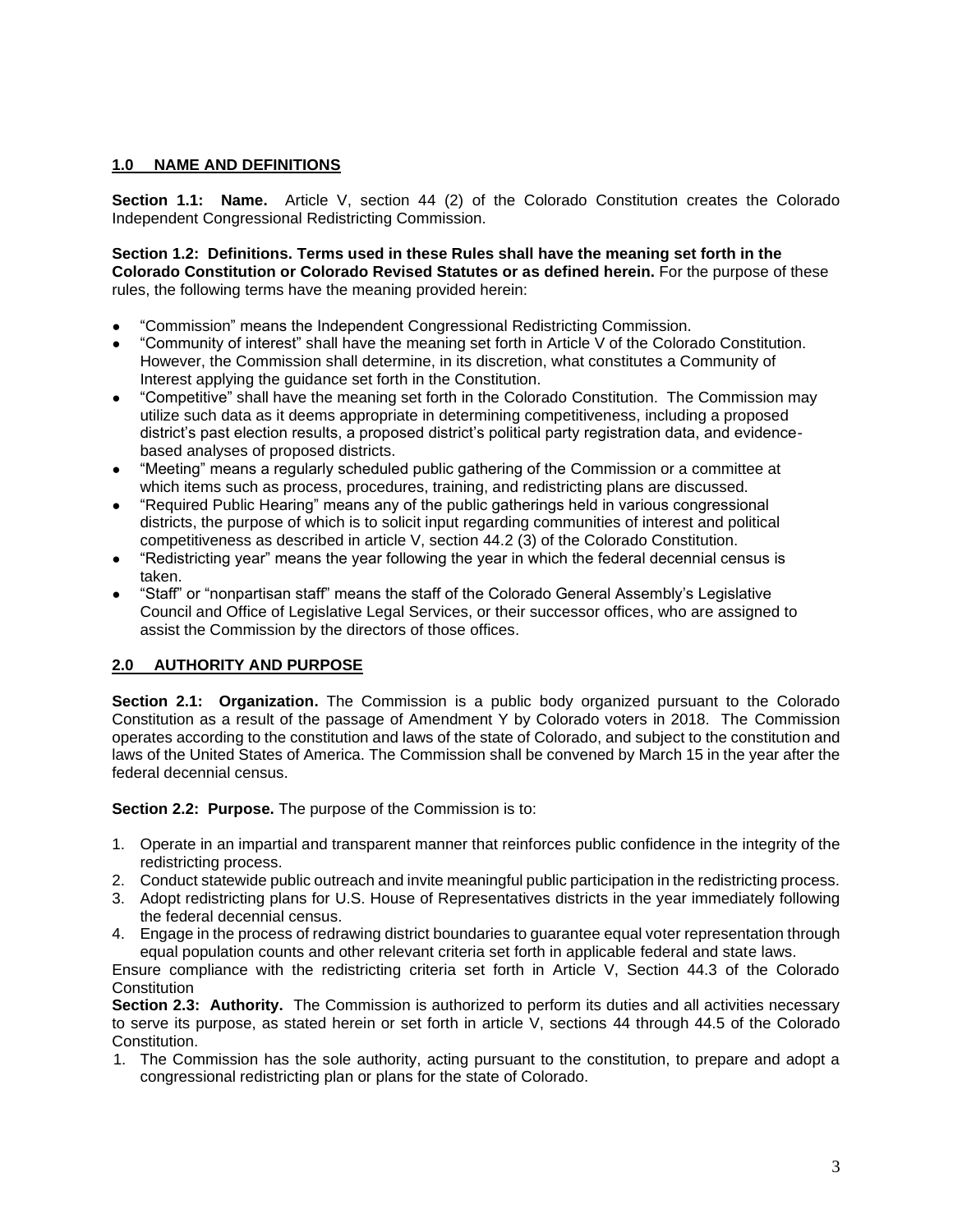- 2. The Commission may hire outside legal representation in connection with the performance of its powers, duties, and functions, including representation of the Commission before any court.
- 3. The Colorado General Assembly shall appropriate sufficient funds for the payment of the expenses of the Commission, the compensation and expenses of nonpartisan staff, and the payment of necessary and reasonable expenses incurred by the Commissioners.

**Section 2.4: Adoption of Rules of Procedure.** The Commission is required to determine its own rules and order of business pursuant to the constitution to govern its administration. The Commission must provide at least 72 hours prior public notice of all proposed rules prior to consideration of adoption. The following set of rules shall be in effect upon their adoption by the Commission and until such time as they are amended or new rules are adopted in the manner set forth in Section 14.0 of these rules. None of the rules herein stated may supersede the constitution or laws of the state of Colorado or the constitution or laws of the United States of America.

#### **3.0 MEMBERSHIP AND APPOINTMENT**

**Section 3.1: Membership.** Membership shall be determined in accordance with Article V of the Colorado Constitution.

**Section 3.2: Removal & Vacancy.** Each Commissioner shall serve for the entire term (to be determined in December 2021) of the Commission unless they shall be removed or otherwise vacate their office. A vacancy must be filled within seven days.

A Commissioner shall be removed from office by the Commission if they participate in a communication prohibited by article V, section 44.2 of the Colorado Constitution.

A Commissioner's office shall become vacant upon the occurrence of any of the following:

- A finding by the chair or eight Commissioners, including at least one unaffiliated Commissioner, that a Commissioner is deceased or is not able to serve due to mental incapacity of the Commissioner;
- the chair's receipt of the Commissioner's written resignation;
- If a Commissioner's voter affiliation changes as described in article V, section 44.1 of the Colorado Constitution; or
- when a new Commission is appointed.

**Section 3.4.a Process for Removal.** In the event the Commission or a Commissioner receives information that a Commissioner may be subject to removal pursuant to Article V, Section  $44.2(4)(b)(l)(E)$ , the Chair shall provide notice to the Commissioner who is the subject of the information and assign the matter to a select committee of Commissioners with at least one Commissioner affiliated with each of the two major political parties and at least one unaffiliated Commissioner. The Commission, by a majority vote, shall approve the select committee.

At the next regularly scheduled meeting of the Commission the select committee shall provide a report of the matter to the Commission. The Commissioner who is subject to the inquiry may also provide to the Commission whatever information and argument he or she believes is relevant. Once the Commission is satisfied that the matter has been adequately investigated, the Commission shall vote to determine whether the Commissioner shall be removed pursuant to Article V, Section 44.2(4)(b)(I)(E). If additional investigation is needed, the matter will be brought back to the Commission at the next regularly scheduled meeting for resolution.

The Commissioner under investigation will be removed if at least eight Commissioners, including at least two unaffiliated Commissioners, vote to remove the Commissioner pursuant to Article V, Section 44.2(4)(b)(I)(E).

**Section 3.5. Replacement.** In the event a Commissioner's seat becomes vacant for any reason set forth in Section 3.4 of these rules, the vacancy shall be filled as provided in Article V, Section 44.1(11)(b).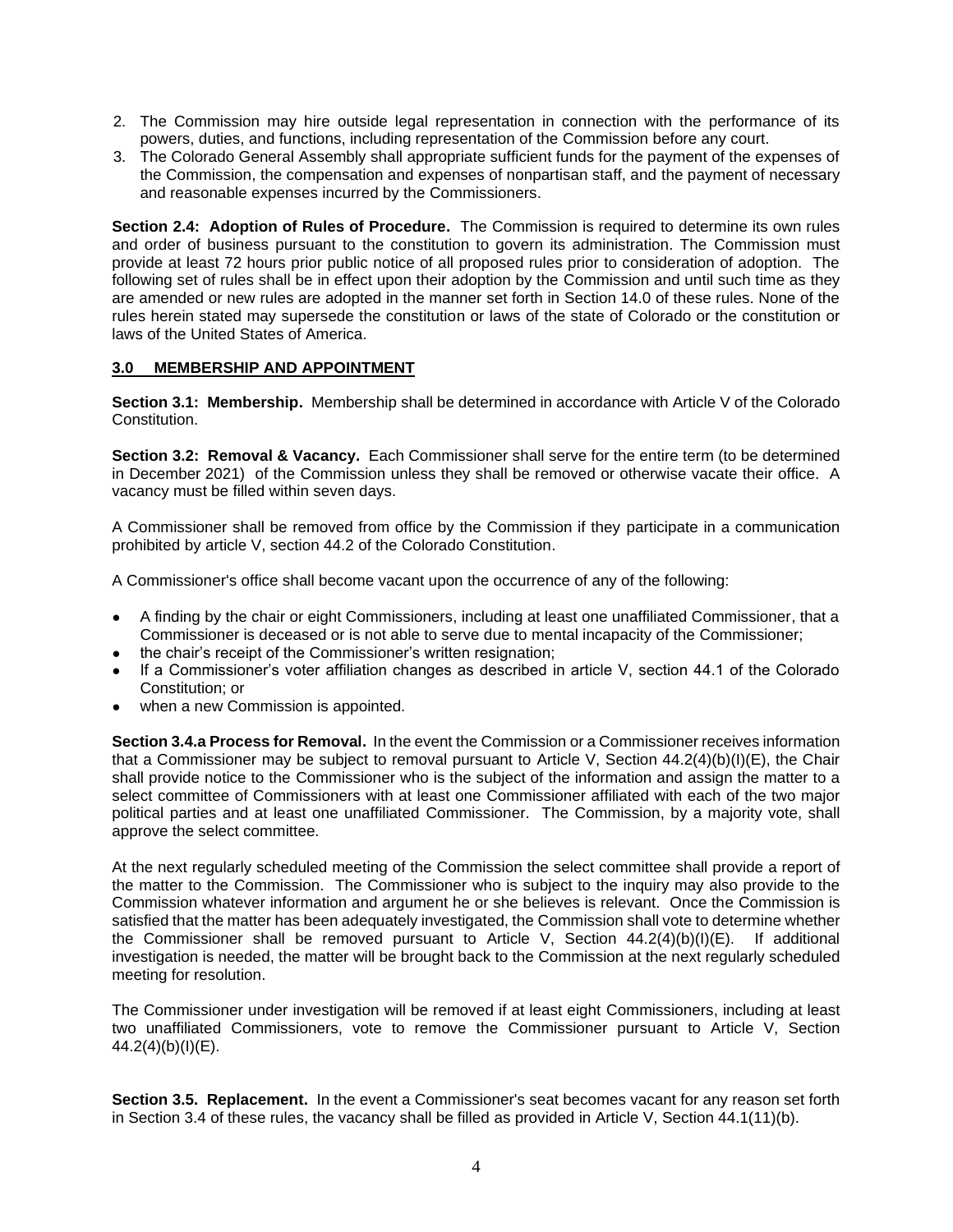**Section 3.6: Duties of Commissioners.** Each Commissioner shall perform his or her duties in a manner that is impartial and reinforces public confidence in the integrity of the redistricting process.

**Section 3.7: Voting Rights of Commissioners.** In any matter in which voting by Commissioners is called for, each Commissioner shall be entitled to cast one vote unless a Commissioner may abstain as set forth in Section 9.1 of these rules. Proxy voting is prohibited.

**Section 3.8: Conflict of Interest.** A Commissioner who has a conflict between a personal interest and the public interest as described in Colorado law, including section 18-8-308, C.R.S., shall fully disclose to the Commission the nature of the conflict. A Commissioner shall not participate in the discussion, deliberation or vote upon any matter if a conflict exists.

**Section 3.9: Compensation.** Commissioners shall receive a per diem pursuant to Section 44.2(1)(d) of Article V of the Colorado Constitution for attendance at scheduled Commission and committee meetings and hearings. Commissioners shall be reimbursed for all reasonable and necessary expenses.

**Section 3.10: Orientation and Training.** Commissioners shall receive orientation, continuing education and training on the purposes and activities of the Commission. Information may be presented in a manner most convenient or useful to the Commission including the use of interactive or subject-matter expert presentations.

- 1. Orientation shall be coordinated by nonpartisan staff of the Commission and provided at the first meeting of a newly convened Commission.
- 2. Continuing education and training shall be provided at regular intervals for all Commissioners on topics decided by the Commission upon the recommendation of its individual Commissioners or staff.
- 3. Officer training shall be available to the chair and vice-chair.

#### **4.0 GENERAL RULES**

**Section 4.1: Quorum.** A quorum must be present for the conduct of business at Commission meetings. The quorum shall exist when eight Commissioners are in attendance (in person, by phone or via a video and/or audio communication site (such as Webex, Zoom, etc.). In addition, at least one Commissioner in attendance must be affiliated with the Democratic Party, one Commissioner in attendance must be affiliated with the Republican Party and one Commissioner in attendance must be unaffiliated. A quorum must be present for the conduct of business at committee meetings. A quorum for committee meetings shall exist when a majority of the Commissioners on the committee is in attendance, regardless of affiliation.

**Section 4.2: Minutes.** The staff shall keep minutes of all meetings including votes on all official actions taken at those meetings. All decisions of the Commission shall be recorded, and the record of its decisions shall be readily available to any member of the public as required by law and shall be provided without charge.

**Section 4.3: Recording of Proceedings.** Staff will facilitate a recording of each Commission and committee. The recordings will be available on the Commission's website and shall serve as part of the official record of the Commission.

**Section 4.4: Right of Floor.** Any Commissioner desiring to speak shall be recognized by the chair, and shall confine his or her remarks to one subject under consideration or to be considered.

**Section 4.5: Staff Director.** The staff director of the Commission shall attend all meetings of the Commission unless excused. The staff director may make recommendations to the Commission and shall have the right to take part in all public discussions of the Commission but shall have no vote. The nonpartisan staff director shall act as parliamentarian of the Commission.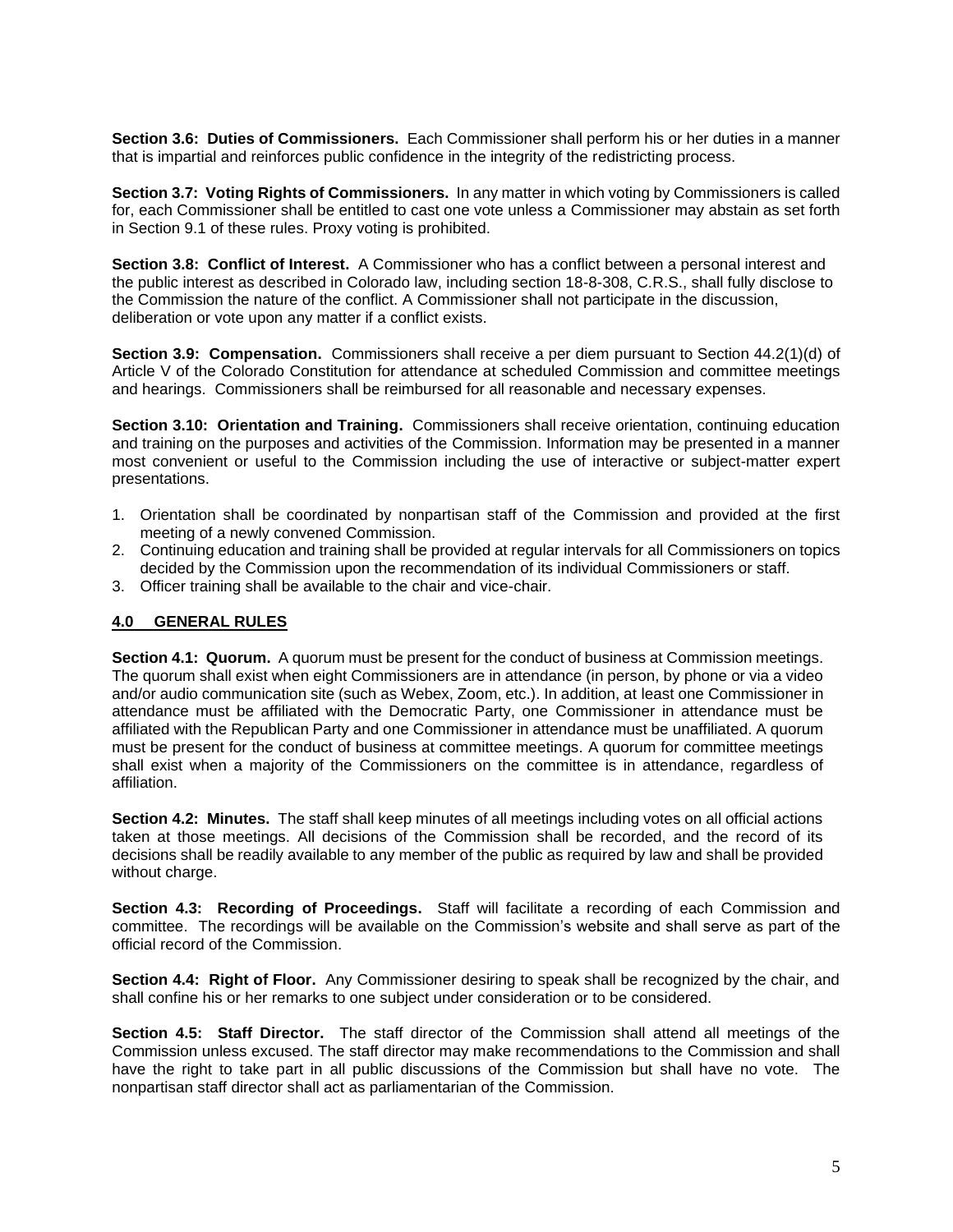**Section 4.6: Managing Attorney.** The managing attorney of the Commission shall attend all meetings of the Commission unless excused. The managing attorney shall, upon request give an opinion, either written or oral, on questions of law. The managing attorney may make recommendations to the Commission and shall have the right to take part in all public discussions of the Commission but shall have no vote. The managing attorney shall serve as its designated Colorado Open Records Act (CORA) coordinator.

**Section 4.7: Restrictions on Communications with the Public.** Staff, attorneys, and consultants shall not discuss redistricting maps/plans with members of the public outside of an open meeting of the Commission.

**Section 4.8: Prohibitions on Gifts and Gratuities.** The Commission, individual Commissioners, staff, attorneys, experts, and consultants may not directly or indirectly solicit or accept any gift or loan of money, goods, services, or other thing of value greater than \$65 for the benefit of any person or organization, which may influence the manner in which the individual Commissioner, staff, attorney, expert, or consultant performs his or her duties.

**Section 4.9: Rules of Order.** Commission meetings shall be conducted according to the current edition of Robert's Rules of Order, Newly Revised (Edition 12.1), subject to any procedures to the contrary set forth in these rules, applicable law, or such other rules adopted by the Commission.

# **5.0 COMPLIANCE WITH OPEN MEETINGS LAWS**

**Section 5.1: Open Meetings.** The Commission shall conduct meetings under these rules in accordance with Colorado open meetings laws.

**Section 5.2: Location and Notice.** Meetings and public hearings shall be conducted at a place and time designated by the Commission. Advance public notice of Commission meetings and public hearings shall be provided as required by law. Public notice shall be given as provided in Colorado open meeting laws and nonpartisan staff is designated to give public notice. Public Notice of at least 48 hours shall be provided for Commission meetings, where practicable. Public Notice of at least 24 hours shall be provided for committee meetings, where practicable.

**Section 5.3: Rescheduling of Meetings.** If any meeting or public hearing of the Commission must be rescheduled, this change shall be posted at least 18 hours before the rescheduled meeting occurs.

#### **6.0 MEETINGS**

**Section 6.1: Regular Commission and Committee Meetings.** The Commission will hold regular meetings to receive informational briefings, approve policy decisions, and discuss and amend staff plans. The meetings will all be listed on the Commission's website and will be open to the public. When appropriate, the Commission may choose to hear public input on a particular subject or subjects. Periods of public comment will be noted on Commission agendas. Committee meetings will be scheduled as needed and will also be listed on the website and will be open to the public. In the event the Chair of the Commission believes the Commission needs to convene a non-regularly scheduled meeting, the Chair shall have the authority to convene such a meeting after conferring with the Commissioners regarding the subject and timing of the meeting. Such non-regularly scheduled meeting shall otherwise comply with the Commission's rules and the Open Meetings Law.

**Section 6.2: Mandated Public Hearings.** The Commission must, to the maximum extent practicable, provide opportunities for Colorado residents to present testimony at hearings held throughout the state. A redistricting plan may not be approved by the Commission until at least three hearings have been held in each congressional district, including at least one hearing in a location west of the Continental Divide and at least one hearing in a location that is either south of El Paso County's southern boundary or east of Arapahoe County's eastern boundary. Each public hearing must be attended, in person or electronically, by at least ten Commissioners.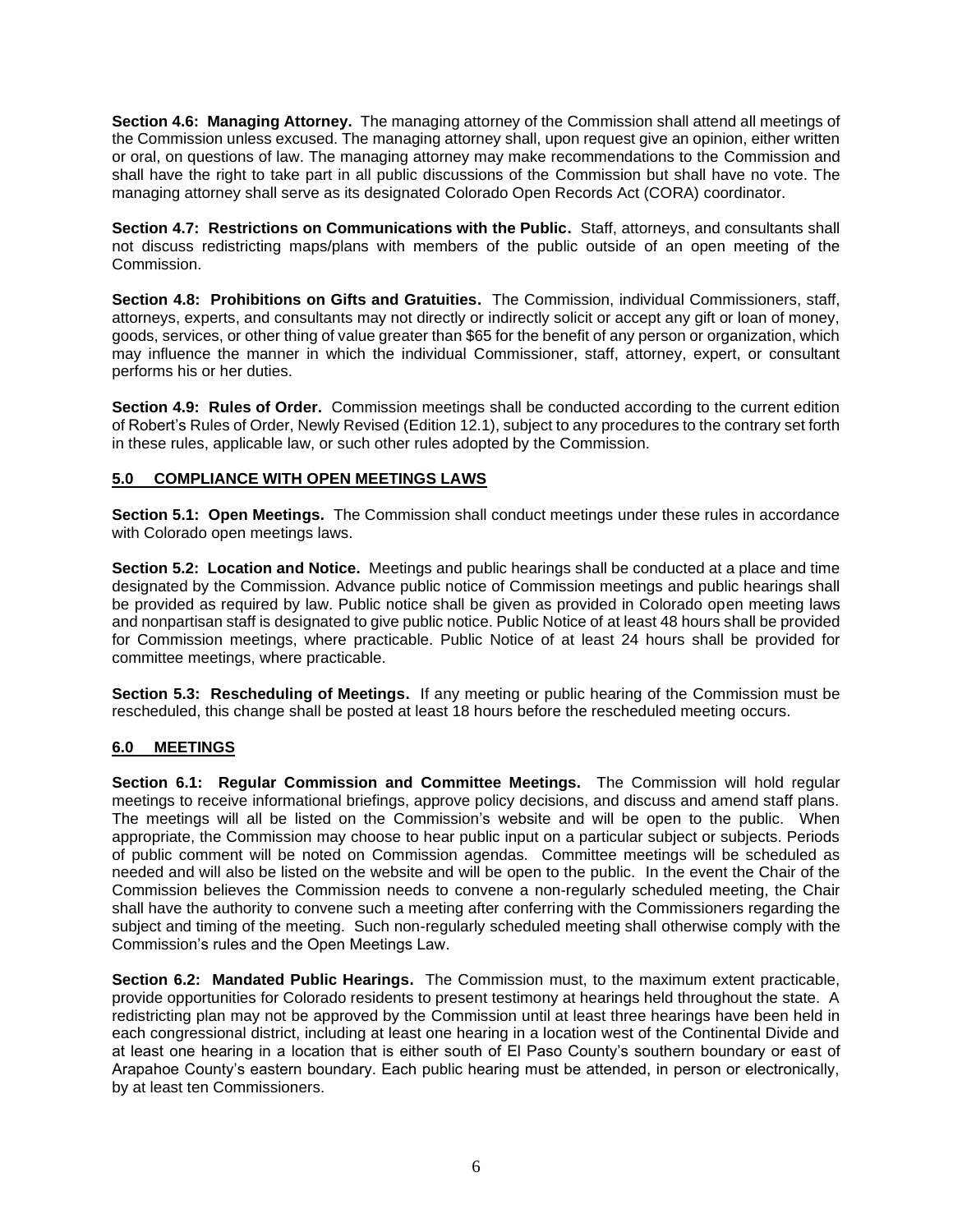**Section 6.3 Adoption of a Statewide Meeting and Hearing Schedule**. The Commission shall adopt a statewide meeting and hearing schedule, including the necessary elements of electronic attendance at a Commission hearing. The Public Hearing Schedule Committee shall develop and bring to the Commission for approval a recommended statewide hearing schedule that includes necessary elements of electronic attendance at the hearings.

**Section 6.4: Recessed Meetings.** Any meeting of the Commission may be recessed to a later date and time, provided that no adjournment shall be for a longer period than until the next scheduled meeting. Any meeting that is recessed for more than 36 hours shall be reconvened only after public notice has been posted at least 18 hours before the meeting.

# **7.0 OFFICERS**

**Section 7.1: Officers.** The officers of the Commission shall be the chair and vice-chair. The chair and vice-chair may not be affiliated with the same political party.

**Section 7.2: Nominations and Elections**. The Commission shall nominate and elect from within its membership a chair and a vice-chair who are not registered with the same political party. Any Commissioner may self-nominate for the chair and vice-chair and elections will occur at a subsequent meeting. The nomination and election of chair will occur first and vice-chair will occur second. All candidates will be given an equal amount of time to speak in support of their candidacy, to be followed by a period of questions and answers. The affirmative vote of at least eight Commissioners, including at least one unaffiliated Commissioner, is required to elect a chair and vice-chair.

**Section 7.3: Tenure.** The chair and vice-chair shall take office immediately following their election and shall hold office for a term of the Commission, unless removed under Section 3.5, or by the vote of the majority of the Commissioners. In the event the office of the chair becomes vacant, the vice-chair shall succeed to this office for an interim period until a new election for chair and, if applicable, vice-chair, can be held.

#### **Section 7.4: Duties of the Chair.** The chair shall:

- call to order and preside at all meetings, when present;
- preserve order and decorum and may speak to points of order in preference to other Commissioners.
- The chair will decide all questions arising under this parliamentary authority in consultation with the staff director, subject to appeal and reversal by a majority of the Commissioners present;
- enforce these rules of procedure;
- perform any other administrative or agenda duties as directed by the Commission;
- have all the same rights as other Commissioners with respect to procedural matters, debate and voting except that the chair shall not vote on the appeal of a parliamentary ruling by the chair;
- approve expenditures associated with the Commission for any individual expenditure in excess of \$5,000;
- In the event of absence or disability of both the chair and vice-chair during a meeting, the chair may designate another of its Commissioners to serve as acting chair during such absence or disability.
- Establish committees and subcommittees by a majority vote of the Commission with the support of at least one Republican, one Democrat, and one unaffiliated member.
- Serve as a primary contact to the Legislative Commission or designate an individual or group for this purpose.

**Section 7.5: Vice-Chair.** The vice-chair shall perform the duties of the chair when the chair is unavailable, except as otherwise provided by law. The vice-chair shall act in the capacity of the chair in the chair's absence. The vice-chair shall help facilitate group discussion on items before the Commission. The vice-chair will also be responsible for other duties as designated by the chair.

**Section 7.6: Nonpartisan Staff.** Nonpartisan staff shall assist the Commission without vote, and in that capacity shall keep the official record of all proceedings of the Commission and furnish, under the direction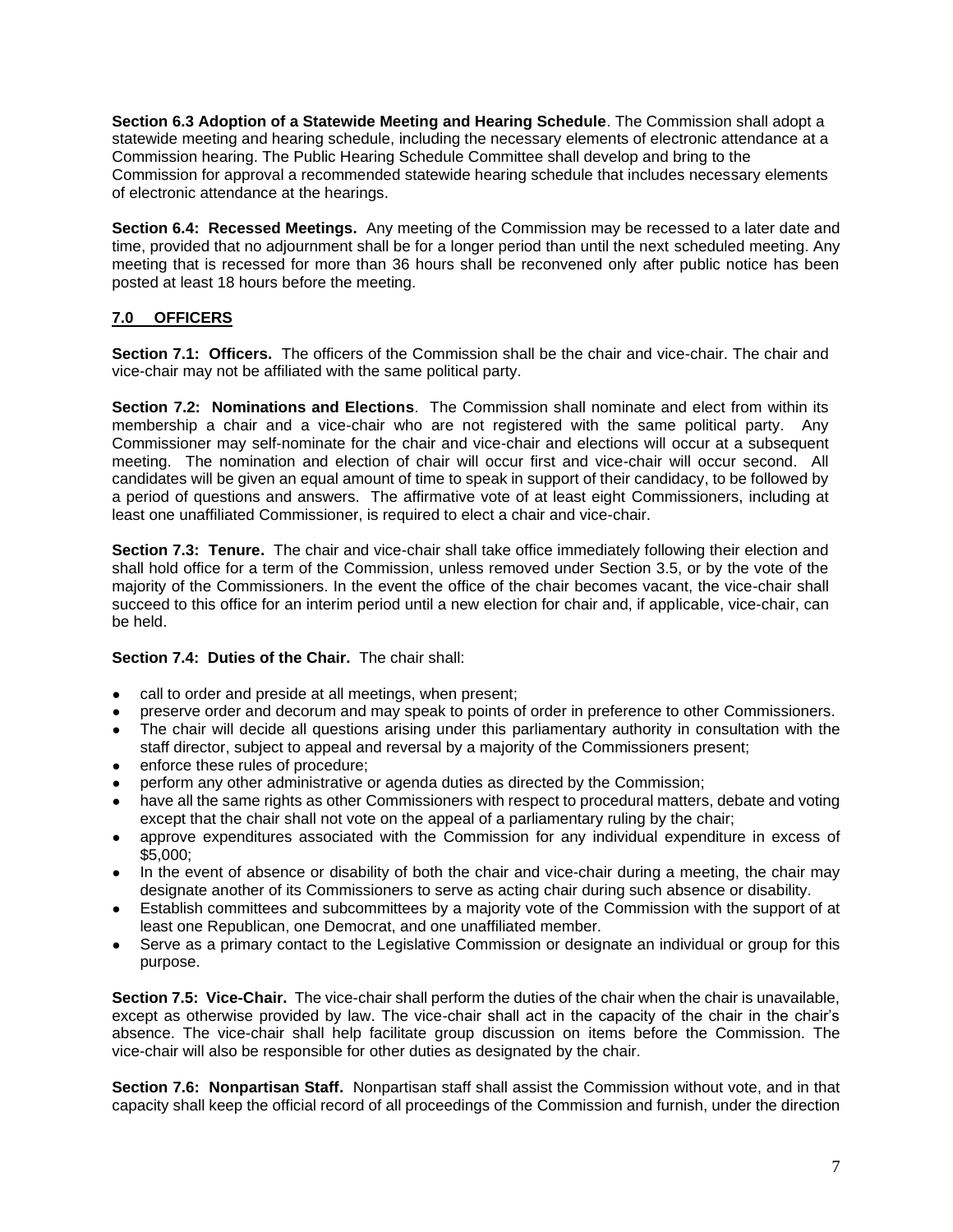of the Commission, all technical services that the Commission deems necessary. The duties of nonpartisan staff shall also include:

- facilitating the process for the selection of Commissioners pursuant to article V, section 44.1 of the Colorado Constitution;
- acquiring and preparing all necessary resources, including computer hardware, software, and demographic and geographic databases, as far in advance as necessary to enable the Commission to begin its work upon convening;
- maintaining a website or comparable means of communicating with the public through which any Colorado resident may submit proposed plans or written comment, or both, without attending a hearing of the Commission;
- publishing all written comments pertaining to redistricting on the Commission's website or comparable means of communicating with the public as well as the name of the Colorado resident submitting such comments, with certain exceptions. If the Commission or nonpartisan staff have a substantial basis to believe that the person submitting such comments has not truthfully or accurately identified himself or herself, the Commission need not consider nor publish such comments, but must notify the commenter in writing of this fact. The Commission may withhold comments, in whole or in part, from the website that do not relate to redistricting maps, policies, or communities of interest.
- providing simultaneous access to all Commission meetings and hearings via the Commission's website or comparable means of communication and maintain an online archive of such meetings and hearings for public review;
- except for written public comment and input, not having any communication about the content or development of any redistricting plans outside of public meetings and hearings with anyone other than other staff;
- reporting to the Commission any attempt by anyone to exert influence over the staff's role in the drafting of plans;
- communicating with Commissioners about administrative matters and providing any training requested by the Commission;
- facilitating required public hearings and meetings by identifying and securing venues, providing public notice, broadcasting and recording the meetings and hearings, making any necessary travel arrangements for Commissioners and staff, and keeping meeting minutes;
- creating a preliminary plan and presenting and publishing the preliminary plan no earlier than 30 days and no later than 45 days after the Commission has convened or the necessary census data is available, whichever is later;
- accepting and considering written comments from the Commission and the public on the creation of the preliminary plan for at least 60 days following the convening of the Commission or ten days before the preliminary plan is to be presented;
- when presenting the preliminary plan, explaining how the plan was created, how the plan addresses the categories of public comments received, and how the plan complies with constitutional criteria for creating plans;
- preparing, publishing online, and presenting no fewer than three staff plans unless the Commission approves the first or second staff plan;
- in the event the Commission fails to establish a timeline for the presentation of staff plans within ten days after the completion of the hearings on the preliminary plan, establishing such a timetable;
- considering public testimony and public comment on staff plans that is consistent with constitutional criteria; and
- preparing additional plans or amendments to plans requested by any Commissioner or group of Commissioners in a public hearing.

#### **8.0 ORDER OF BUSINESS AND AGENDA**

**Section 8.1. Agenda.** The Commission will post a proposed written agenda 48 hours prior to each public meeting. The written agenda will be followed unless changes are made by a majority vote of the Commissioners present.

**Section 8.1.1: Agenda Preparation.** The staff director shall prepare the proposed agenda, in consideration of items received from Commissioners for inclusion on an agenda, upon approval by the chair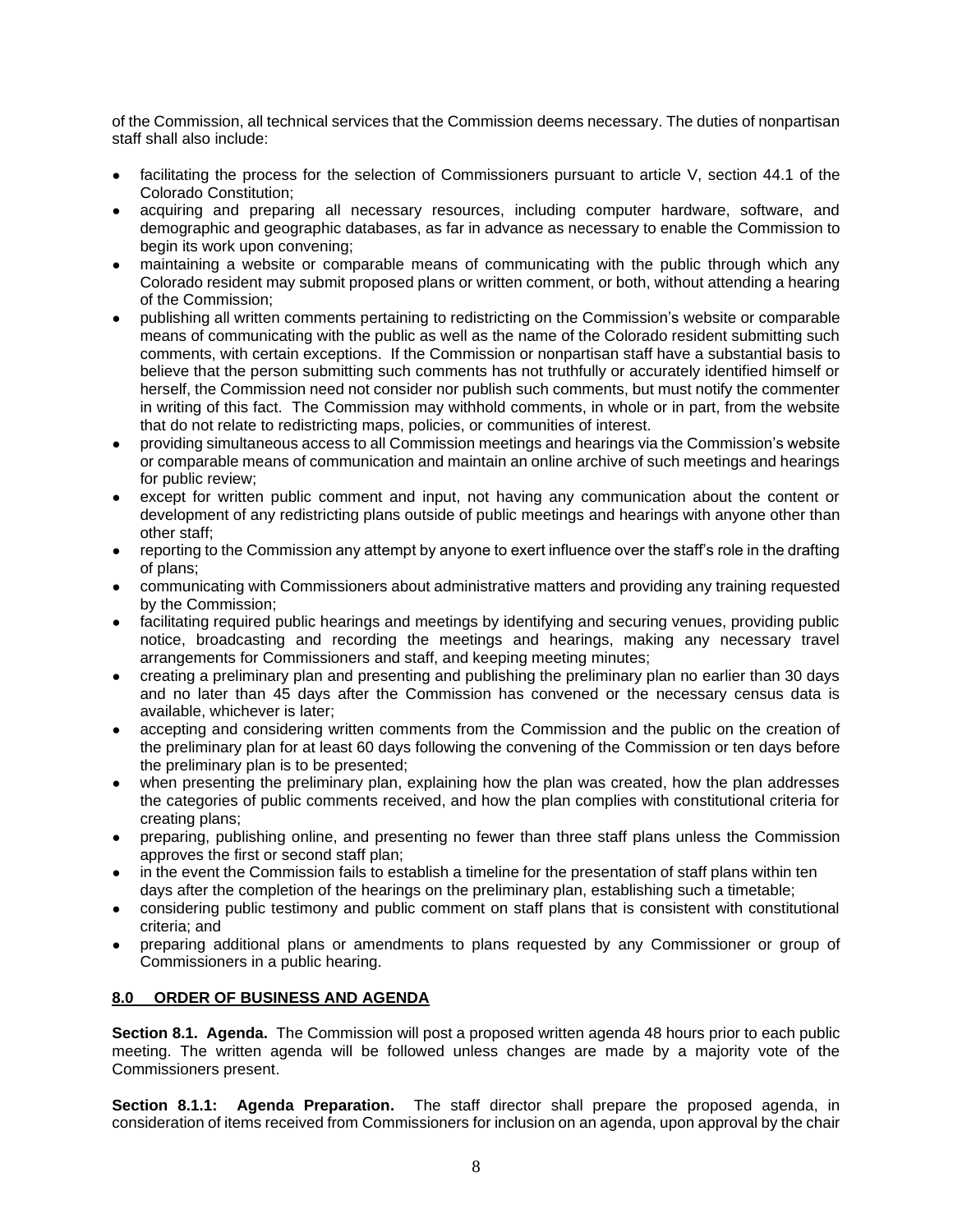and vice-chair. A majority of the Commissioners present may override the inclusion or exclusion of an agenda item by the chair and vice chair, provided at least one of the Commissioners voting to override is Unaffiliated.

The following format may be utilized for the Order of Business:

- Call to Order. The chair shall call a meeting to order.
- Roll Call. Nonpartisan staff shall call the roll and declare whether there is a quorum.
- Adoption of the Agenda. The Commission may amend and shall adopt an agenda by majority vote of Commissioners present. Items may be added or deleted by amendment.
- Review and Approval of Minutes. At a regular meeting, the minutes of the previous regular and any other prior meeting since the last regular meeting shall be corrected, if necessary, and approved by the Commission.
- Committee Reports: Commission committee chairs will present its committee report to the full Commission.
- Staff Director Report. The staff director shall provide a status report and respond to questions from the Commission.
- Managing Attorney. The Managing Attorney shall provide a status report and respond to questions from the Commission.
- Unfinished Business. Items of Commission business or issues from a previous meeting that were tabled, or left unresolved.
- New Business: Items of Commission business or issues that are new to the Commission, designated as new business at a prior meeting or an item that was defeated at a prior meeting.
- Upcoming Meeting Agenda Topics and Continuing Education. The staff director shall provide an update and respond to questions from the Commission.
- Announcements. Opportunity for individual Commissioners to make comment or an announcement regarding upcoming activities relating to the Commission's work.
- Adjourn. When the items on the agenda are completed and the Commission has no further business, a motion to adjourn is in order.

**Section 8.2: Agenda Packet.** The agenda package shall be forwarded via electronic mail transmission to each Commissioner as soon as practicable prior to the meeting. The package shall contain the proposed agenda, previous meeting minutes and sufficient information and reports so that Commissioners may have a basic working knowledge of each item appearing on the agenda. Meeting materials not related to workproduct will be available publicly as far in advance as possible.

**Section 8.3: Amendments to the Agenda.** The agenda may be amended at the Commission meeting by action of the Commission.

#### **9.0 VOTING**

**Section 9.1: Duty to Vote.** Appointment to a deliberative body carries with it the obligation to vote. Commissioners present at a meeting shall vote on every matter before the Commission, unless otherwise excused or prohibited from voting as follows:

- 1. A Commissioner may abstain from voting if he or she:
	- a. Has a conflict of interest, as set forth in section 3.8 of these rules or as defined by law. An individual Commissioner shall disclose the presence of a conflict of interest or raise a potential conflict of interest when the agenda item is called, prior to the start of discussion or deliberation. Should a conflict of interest become clear during the discussion, the Commissioner shall raise the existence of an actual or potential conflict at that time. An individual Commissioner may seek the opinion of the managing attorney whether a conflict exists, however this opinion shall not be binding on the Commission. The Commission shall decide, by majority vote of Commissioners present, whether a conflict of interest exists. A vote may be tabled, if necessary, to obtain the opinion of the managing attorney. A Commissioner with a conflict of interest is prohibited from participating in any discussion, debate or decision on that issue; or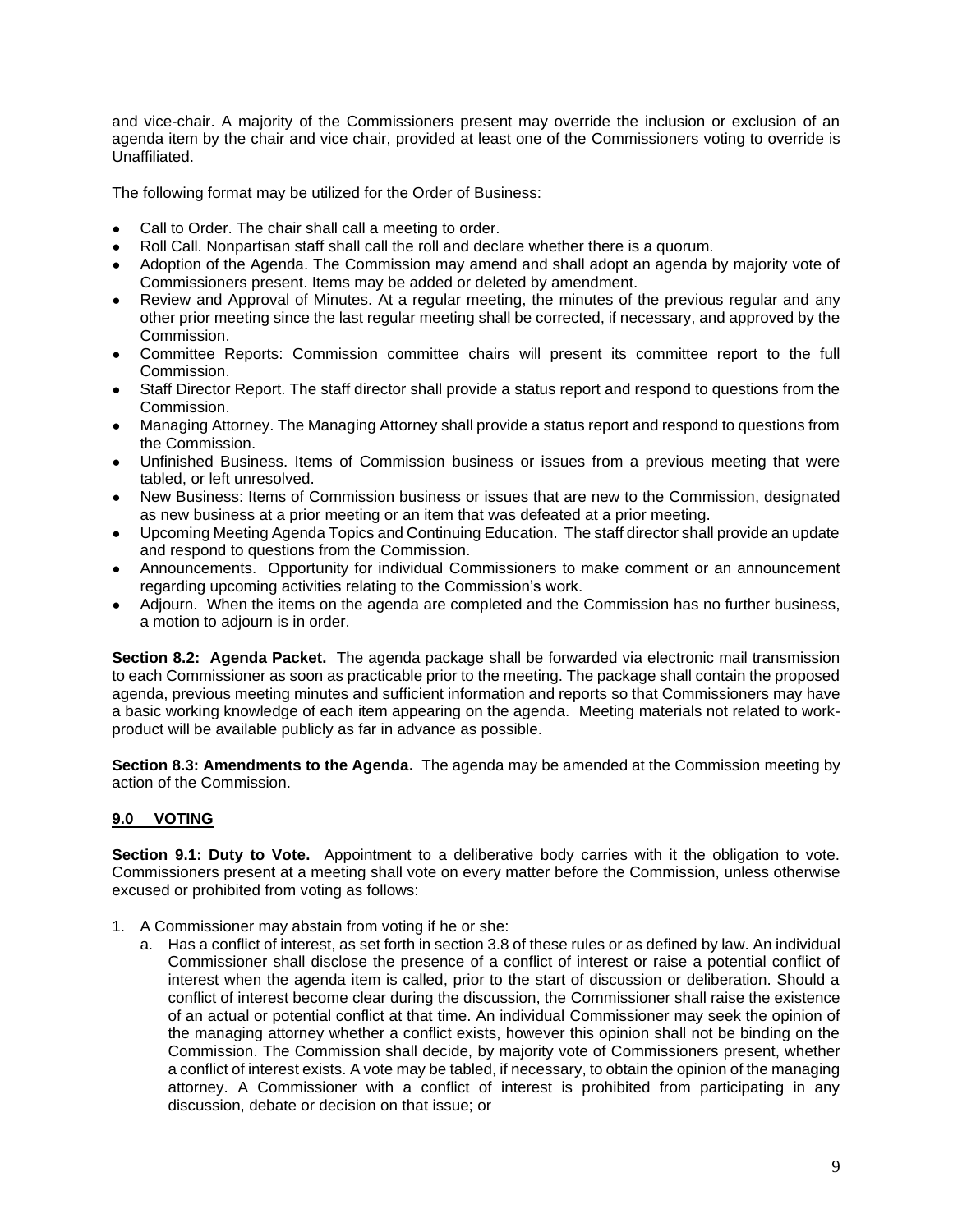- b. Lacks sufficient information about the issue to be decided. If a Commissioner abstains, he or she shall state for the record their intention to abstain and the reason(s) for doing so prior to the vote. The abstaining Commissioner shall not be restricted or prohibited from participating in any discussion or debate on the issue.
- 2. If any Commissioner abstains from voting, a roll call vote shall be required on that issue. The reason(s), pursuant to subsections a or b above, for the abstention shall be entered into the minutes of the meeting at which the vote is taken and be part of the official record.
- 3. The right to vote is limited to the Commissioners present at the time the vote is taken. Voting by proxy is prohibited.
- 4. All votes must be held and determined in public; secret ballots are prohibited except in the case of the election of a chair or a vice-chair.
- 5. Prior to calling for a vote, the chair shall state the question being voted upon.

**Section 9.2: Manner of Voting.** Except as otherwise provided in these rules or by law, voting shall be by unanimous consent, voice vote, roll call or show of hands unless a written ballot is requested by a Commissioner. A written ballot shall state the Commissioner's name and each ballot shall be read aloud. The result of the vote by written ballot shall be announced, be entered into the minutes of the meeting at which the vote is taken and the ballots shall be a part of the official record. Secret ballots are prohibited. Roll call votes shall be taken when required in these rules or by law, at the request of any Commissioner, or when the chair cannot determine the results of a voice vote.

**Section 9.3: Voting.** Except as otherwise provided in these rules or by law, voting shall be approved by a majority of the Commissioners entitled to vote. Constitution requires the following votes for the following actions:

- 1. A simple majority of the appointed Commissioners (seven) may approve rules and procedural decisions.
- 2. Election of the chair and vice-chair requires the affirmative vote of at least eight Commissioners, including at least one unaffiliated Commissioner.
- 3. Removal of an appointed Commissioner requires the affirmative vote of at least eight Commissioners, including at least two unaffiliated Commissioners.
- 4. Adoption of the final plan for submission to the Colorado Supreme Court and the adoption of a revised plan after a plan is returned to the Commission from the Supreme Court requires the affirmative vote of at least eight Commissioners, including at least two unaffiliated Commissioners.
- 5. Removal of an officer from their officer position requires the affirmative vote of at least eight Commissioners, including at least one unaffiliated Commissioner.

**Section 9.4: Required Notice.** The Commission shall not vote on a final plan until at least 72 hours after it has been proposed to the Commission in a public meeting or at least 72 hours after it has been amended by the Commission in a public meeting, whichever occurs later; except that the Commission may unanimously waive the 72-hour requirement.

**Section 9.5: Results of Voting.** In all cases where a vote is taken, the chair shall declare the result. It will be in order for any Commissioner voting in the majority to move for a reconsideration of the vote on any question at that meeting or at the next succeeding meeting of the Commission provided that no action has been taken as a result of the previous vote.

#### **10.0 COMMITTEES**

**Section 10.1: Committee Formation.** The Commission may appoint and maintain standing or ad hoc committees, as it deems appropriate.

**Section 10.2: Appointment and Authority.** The Commission shall appoint all committees and committee chairs by a majority vote. It shall be the function of committees to conduct studies, make recommendations to the Commission, and carry out such activities as may be delegated to them by the Commission. All committees are subject to Colorado open meetings laws.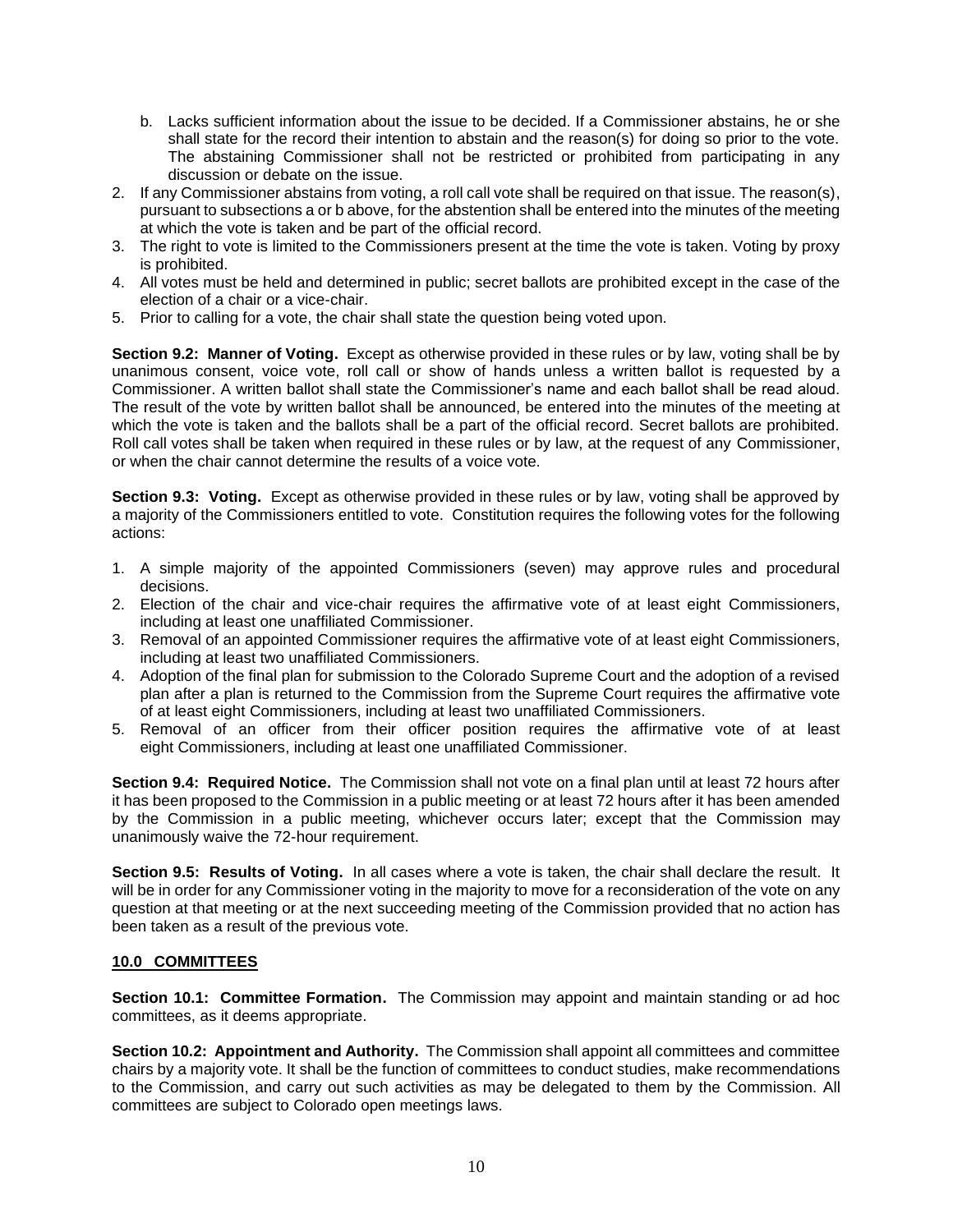**Section 10.3: Limitation of Authority.** No action by any committee, individual Commissioner, employee, or officer shall be binding upon, or constitute an expression of, the policy of the Commission until it has been approved or ratified by the Commission.

**Section 10.4: Discharge.** Committees shall be discharged by the Commission when their work has been completed and their reports accepted, or when, in the opinion of the Commission, it is deemed wise to discontinue the committee.

#### **11.0 DECORUM AND CIVILITY**

**Section 11.1: Duty of the Chair.** It shall be the duty of the chair to maintain order and decorum at meetings.

**Section 11.2: Addressing Commissioners.** Commissioners shall address each other through the chair, or vice-chair when designated by the chair, with respect and will not direct negative comments or gestures towards other Commissioners.

**Section 11.2.1: Exceptions.** A Commissioner may request to speak with the permission of the chair, or vice-chair when designated by the chair. Commissioners shall not interrupt one another; however, point-ofinformation or fact may be allowed with the permission of the chair.

**Section 11.3: Refrain from Outbursts.** To maintain the atmosphere of professionalism appropriate to Commission meetings, its members, staff, attorneys and consultants will avoid disruptive public verbal, nonverbal or physical reactions while anyone is speaking regardless of whether the public reaction is in support of or in opposition to another Commissioner's point of view. This rule is directed at individual behavior and not intended to inhibit normal group responses such as laughter in response to a humorous statement.

**Section 11.4: Maintaining Respect for Commissioners.** The chair and vice-chair shall maintain impartiality and treat all Commissioners with the respect that is due the position of a Commissioner. Commissioners shall treat each other and the chair and vice-chair with like respect.

**Section 11.5: Communication Devices During Commission Meetings. If attending in person.**  Commissioners who have indicated a necessity to have cell phones or other communication devices at the Commission table may be allowed to retrieve information. Commissioners shall excuse themselves from the table in order to return needed messages. All cell phones and other communication devices of Commissioners attending in person shall be set to vibrate or placed in silent mode during meetings.

#### **12.0 HEARING PROCESS AND PROCEDURES FOR PUBLIC PARTICIPATION AT HEARINGS**

The Colorado Independent Redistricting Commission and the nonpartisan staff invite all Colorado residents to comment on redistricting. All comments must include an accurate identification of the author, and where they are from.

**Section 12.1: Virtual Hearing Access.** All of the Commission's public hearings will be broadcast in realtime with the option for remote testimony.

**Section 12.2: Testimony Sign-Up.** Those wishing to provide testimony at a public hearing will need to sign-up for the specific hearing at which they want to testify. Remote testimony will require advance signup, which will be available online and will close at the start of each public hearing. For those attending and testifying at a hearing in-person, sign-up can be completed online in advance of the meeting or in-person at the beginning of the meeting.

All testimony sign-up lists are public records and are subject to CORA. Additionally, all of the hearing proceedings will be recorded and are considered public records, subject to CORA.

**Section 12.3: Testimony Time Limits.** Each speaker will have three minutes to speak. The three minutes will begin after the speaker has introduced themselves. A timer will be used to monitor speaking time. For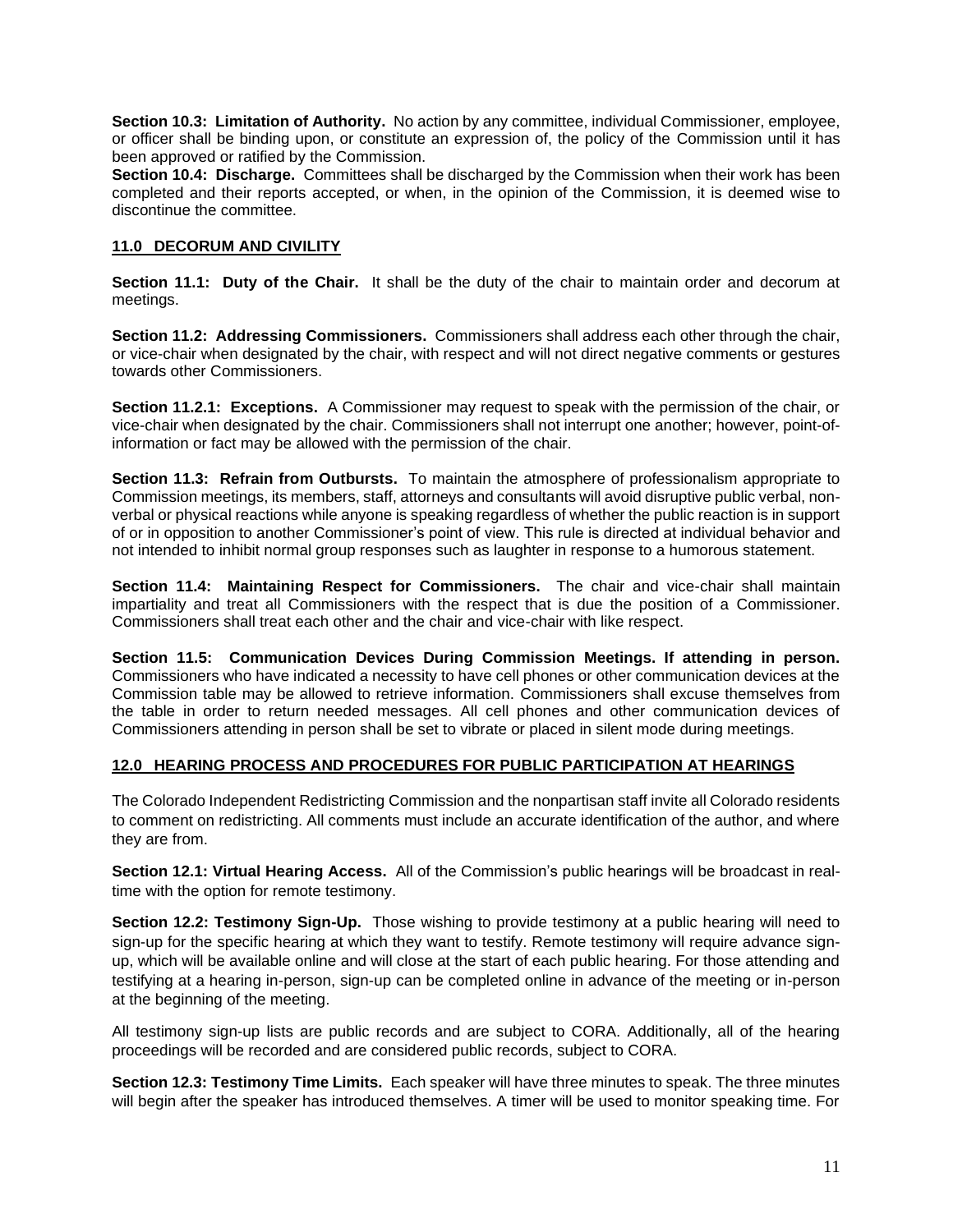any member of the public testifying with a translator, the timer will be paused during periods of translation to ensure the speaker has a full three minutes to deliver their remarks.

Upon approval of a majority of Commissioners present, speaking time limits may be extended.

**Section 12.4: Delivering Testimony.** In general, members of the public will be called to testify in the order in which they signed-up with any changes at the chair's discretion. When a member of the public is called to testify, they should be prepared to introduce themselves including: an accurate name, how they would like to be addressed, where they are from, and any relevant organizational affiliation they are representing.

The subject of the testimony should be limited to redistricting. The Commission welcomes comments about the speaker's community, communities of interest, public policy concerns, and political competitiveness.

Comments that include threats of violence, disparaging remarks regarding a person's race or sexual orientation, threats of economic reprisal, or that seek to influence the Commission or nonpartisan staff through deceit will be dismissed and reported to law enforcement as appropriate. Any speaker engaging in this type of testimony will not be allowed to continue and will forfeit the balance of their speaking time.

Commissioners may ask a speaker follow-up or clarifying questions. The Commission generally will not respond to specific questions posed during testimony as that is outside the scope and purpose of the public hearings. Follow-up and clarifying questions and a speaker's response are not included in the three minute time limit.

#### **13.0 CONSIDERATON OF MAPS AND RECOMMENDED CHANGES**

#### **Section 13.1 Commission Review of Maps Submitted for Consideration**

The Map Analytics Committee shall track and provide a tiered review of all Congressional maps submitted to the Commission for its consideration. Maps shall be defined as a graphical representation of one or more Congressional districts.

For its review of the maps submitted for consideration, the Map Analytics Committee shall develop a review framework that the Committee will use to summarize whether the map submitted appears to address the criteria established in Article V Section 44.3. The Map Analytics Committee may agree that a map submitted to the Commission receive further review. Completed review summaries will be made available to the whole Commission and the public in accordance with the Committee's developed review framework.

The Map Analytics Committee may also develop an additional process to assess the preliminary plan, staff plans, or any submitted map that is recommended to the whole Commission for consideration for adoption by the Commission.

#### **Section 13.2 Process for Providing Guidance to the Nonpartisan Staff regarding Staff Plans**

(a) The Commission may from time to time adopt a process by which it will consider general standards, methodologies and procedures to guide non-partisan staff in the preparation of one or more plans. Such general standards, methodologies and procedures shall be approved by at least 8 Commissioners, including one unaffiliated Commissioner. Such standards, methodologies and procedures shall be set forth in writing and adopted and delivered to the non-partisan staff in a public meeting.

(b) An individual Commissioner who requests preparation of a map by non-partisan staff shall make such request to the Commission in a public meeting.

(c) The Commission may from time to time, by an affirmative vote of a majority of the Commission recommend that the nonpartisan staff make changes to a plan submitted to the Commission.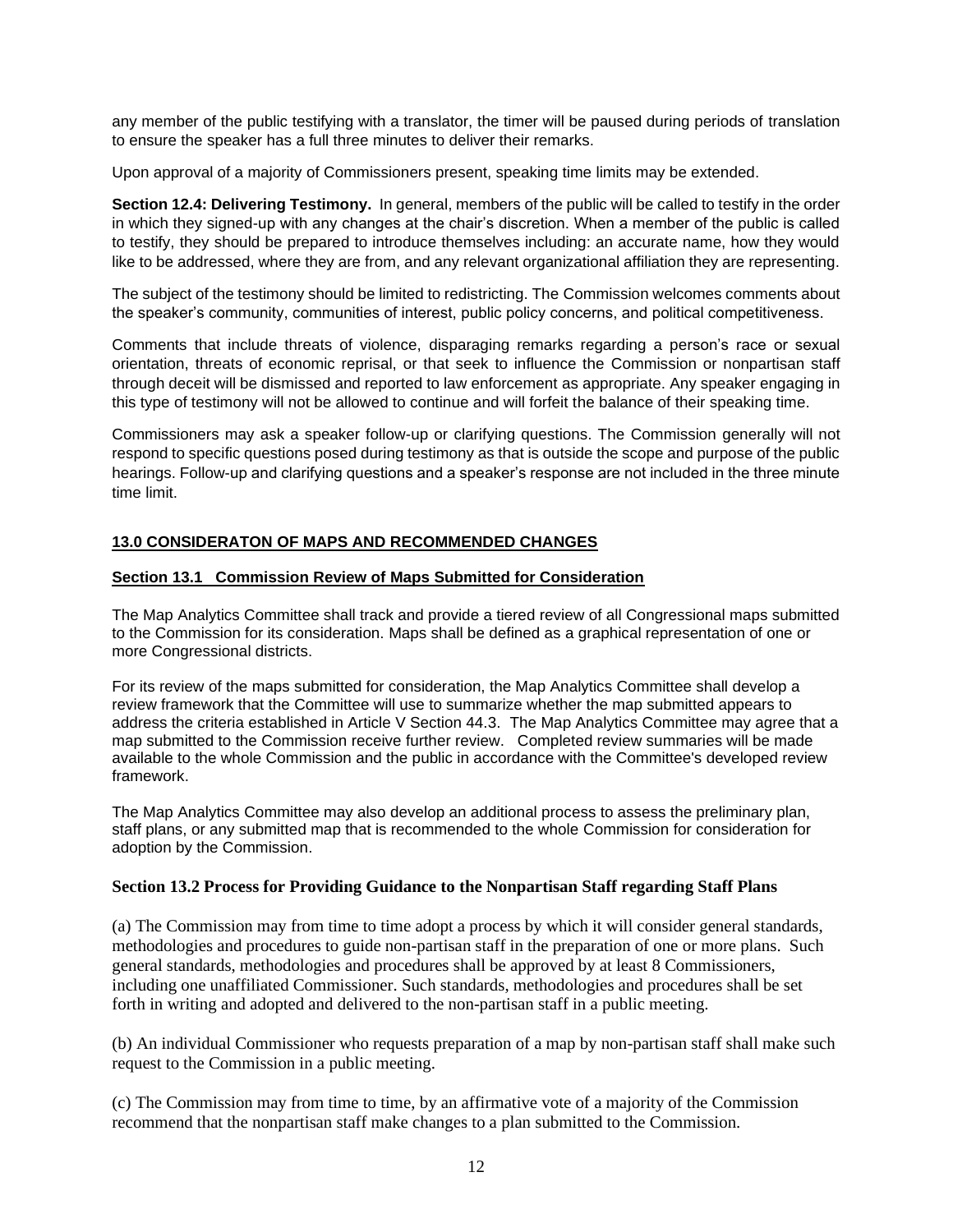#### **14.0 MAINTAINING A RECORD OF THE COMMISSION'S ACTIVTIES AND PROCEEDINGS AND PUBLIC ACCESS TO COMMISSION RECORDS**

#### **Section 14.1: Maintaining a Record of the Commission's Activities and Proceedings.**

Nonpartisan staff shall compile and maintain a record of the Commission's activities and proceedings, including but not limited to the following:

Activities:

- o Receipt and review of public comments submitted in writing or orally,
- o Adoption of a statewide hearing schedule
- o Adjustment of deadlines in article v of section 44.4
- $\circ$  Review of maps submitted for consideration by either the staff or the public
- $\circ$  The solicitation of evidence of competitiveness of elections in Colorado and its assessment of such evidence in evaluating proposed maps
- $\circ$  The Commission's directions to nonpartisan staff on proposed changes to any plan and the Commission's rationale for such changes
- o The comments submitted by a Commissioner to the nonpartisan staff on the creation of the preliminary plan and on communities of interest that require representation in one or more specific areas of the state
- o The written comments or a proposed map submitted by a Commissioner to the Commission for its consideration
- $\circ$  Direction from the Commission to the nonpartisan staff for the development of staff plans through the adoption of standards, guidelines, or methodologies
- $\circ$  Request from a Commissioner or group of Commissioners to the nonpartisan staff to prepare additional plans or amendments to plans

Proceedings: Commission meetings; Committee meetings; and Public Hearings

#### **Section 14.2: Public Access to Commission Records.**

- Nonpartisan staff shall make the minutes and the record of decisions of Commission meetings readily available to any member of the public without charge. In the unlikely event that Commission minutes are prepared but not approved by the Commission, they shall be available for public inspection not more than eight business days following the meeting. Minutes approved by the Commission shall be available within five business days after the date of the meeting in which the minutes were approved.
- Nonpartisan staff will maintain an online archive of the recordings of all Commission and committee meetings and hearings and make the archive available for public review.
- All Commission records are available to the public for reading, copying and other purposes as governed by CORA, except those specifically exempted under applicable laws including but not limited to CORA or Colorado open meetings laws. The managing attorney shall be responsible for coordinating CORA responses. The Commission may adopt a policy to respond to CORA requests.
- To the extent practicable, nonpartisan staff shall post meeting materials and records on the Commission's website for the public's convenience and to foster transparency in the redistricting process.

### **14.0 MISCELLANEOUS**

**Section 14.1: Suspension.** Except for those rules derived from the Colorado Constitution or state law, the Commission may suspend its rules of procedure, in whole or in part, by majority vote of Commissioners present.

**Section 14.2: Amendments.** These rules may be amended, with 72-hours prior notice of such amendment pursuant to article V, section 44.2(1)(e), by a majority vote of the Commissioners present at